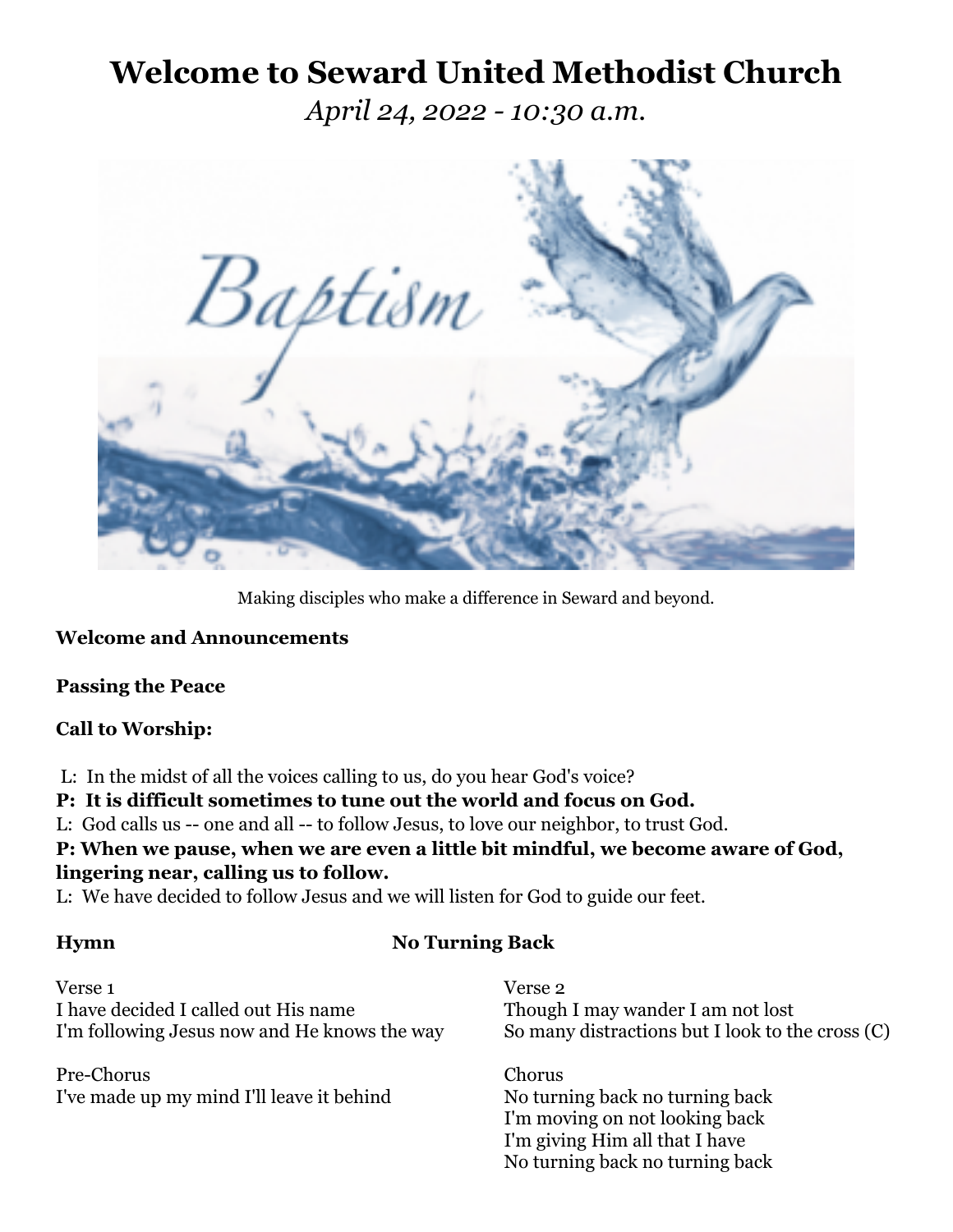Bridge Do you wanna come with me He loves you the same Oh Won't you come with me Just call out His name

Bridge I have decided (I have decided) To follow Jesus (to follow Jesus) I have decided (I have decided) I'm following Jesus following Jesus (C)

Ending No turning back x 5 I have decided

CCLI Song # 7029521 Brandon Heath Knell | David Leonard | Leslie Jordan © Integrity's Praise! Music (Admin. by Integrity Music) Little Way Creative (Admin. by Integrity Music) Haidaway Music (Admin. by Kobalt Music Publishing America, Inc.) For use solely with the SongSelect® Terms of Use. All rights reserved. [www.ccli.com](http://www.ccli.com/) CCLI License # 944110

## **Common Prayer**

Holy God, we thank you for the students who are confirmed at our church this day. We thank you for their commitment to follow you. May their example be inspiration for us all to be followers of Jesus who love our neighbors as ourselves. Amen.

### **Children's Time Pastor JoEllen Axthelm**

| <b>Baptism - Kinley Venekamp</b> | <b>Parents: J.R. and Lindsey Venekamp</b> |
|----------------------------------|-------------------------------------------|
|                                  |                                           |

**Hymn God Claims You TFWS 2249**

[R] Kinley, Kinley, God claims you, God helps you, protects you, and loves you, too.

1. We this day do all agree a child of God you'll always be.

2. We your family love you so, we vow to help your faith to grow.

3. We are here to say this day that we will help you on your way.

## **Scripture Lesson John 21: 14-17**

15When they had finished breakfast, Jesus said to Simon Peter, "Simon son of John, do you love me more than these?" He said to him, "Yes, Jesus; you know that I love you." Jesus said to him, "Feed my lambs." 16A second time Jesus said to Peter, "Simon son of John, do you love me?" He said to him, "Yes, Jesus; you know that I love you." Jesus said to him, "Tend my sheep." <sup>17</sup> Jesus said to Peter the third time, "Simon son of John, do you love me?" Peter felt hurt because he said to him the third time, "Do you love me?" And he said to him, "Jesus, you know everything; you know that I love you." Jesus said to him, "Feed my sheep."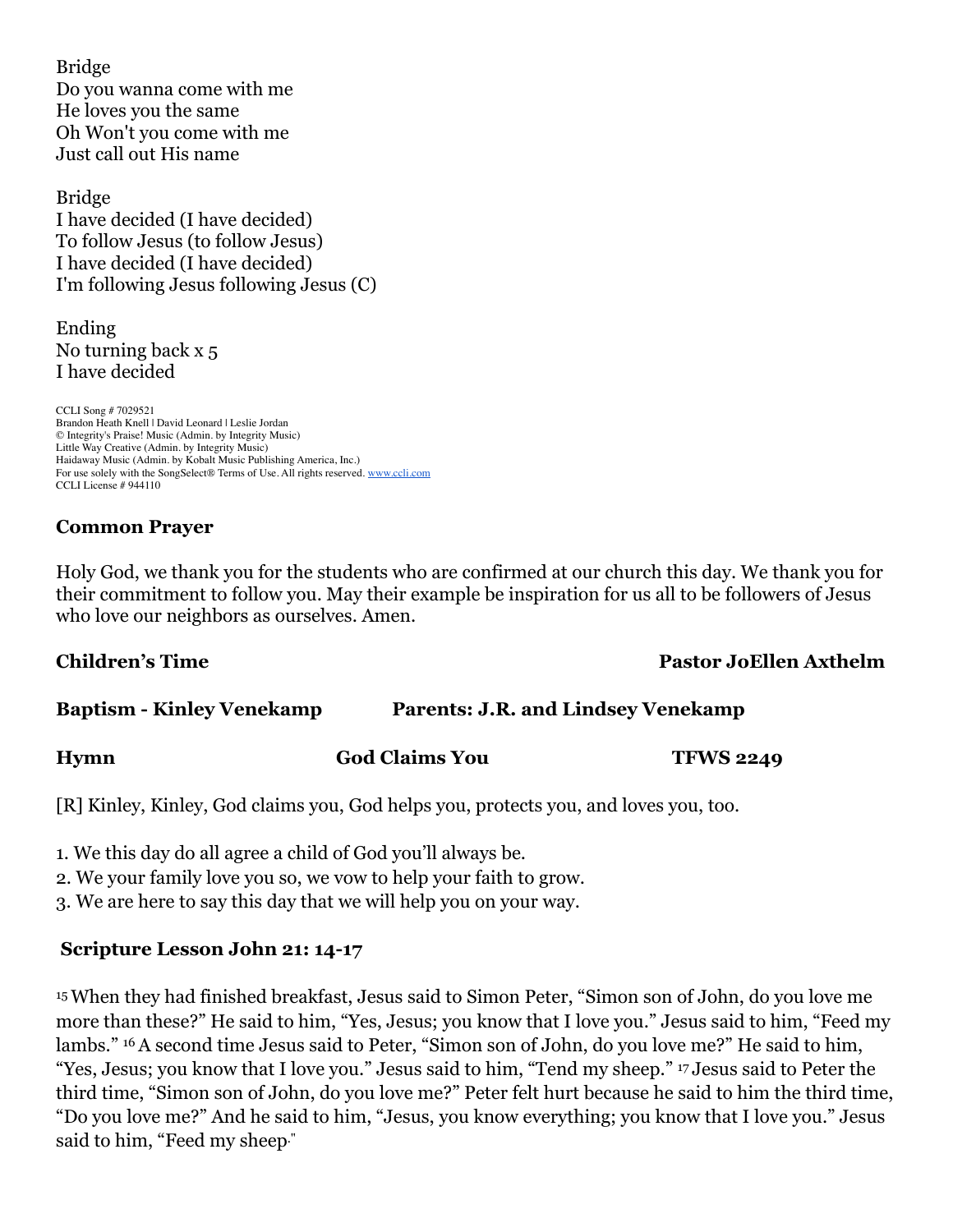### **Hymn** I'm Gonna Live So God Can Use Me **I'm TFWS 2153**

anywhere, Lord, any time! anywhere, Lord, any time! I'm gonna live so God can use me I'm gonna work so God can use me Anywhere, Lord, anytime! Anywhere, Lord, anytime!

anywhere, Lord, any time! anywhere, Lord, any time! I'm gonna pray so God can use me I'm gonna sing so God can use me anywhere, Lord, any time! anywhere, Lord, any time!

1. I'm gonna live so God can use me 2. I'm gonna work so God can use me

3. I'm gonna pray so God can use me 4. I'm gonna sing so God can use me

**Sermon Feeding and Following <b>Rev. Dr. Mary Kay Totty** 

#### **The Prayers of the People**

Please share your joys or concerns at the microphone or in the comments on Facebook or by texting us at 402-810-8900.

## **Prayer Hymn Now Praise the Hidden God of Love**

in whom we all must live and move, to storm the citadels of wrong; who shepherds us at every stage, in care of others taught us how through youth, maturity, and age: God's true community must grow:

3. Who bids us never lose our zest, though age is urging us to rest, but proves to us that we have still a work to do, a place to fill.

> Sharing of Joys & Concerns Pastoral Prayer The Lord's Prayer

### **Offertory** Megan Forbes

#### **Doxology Praise God, from Whom All Blessings Flow UMH 94**

Praise God, from whom all blessings flow; praise God, all creatures here below; Alleluia! Alleluia! Praise God, the source of all our gifts! Praise Jesus Christ, whose power up lifts! Praise the Spirit, Holy Spirit! Alleluia! Alleluia! Alleluia!

#### **Prayer of Dedication**

For the wondrous ways this offering will bless this community, help us nurture caring relationships

# 1. Now praise the hidden God of love, 2. Who challenged us, when were were young,